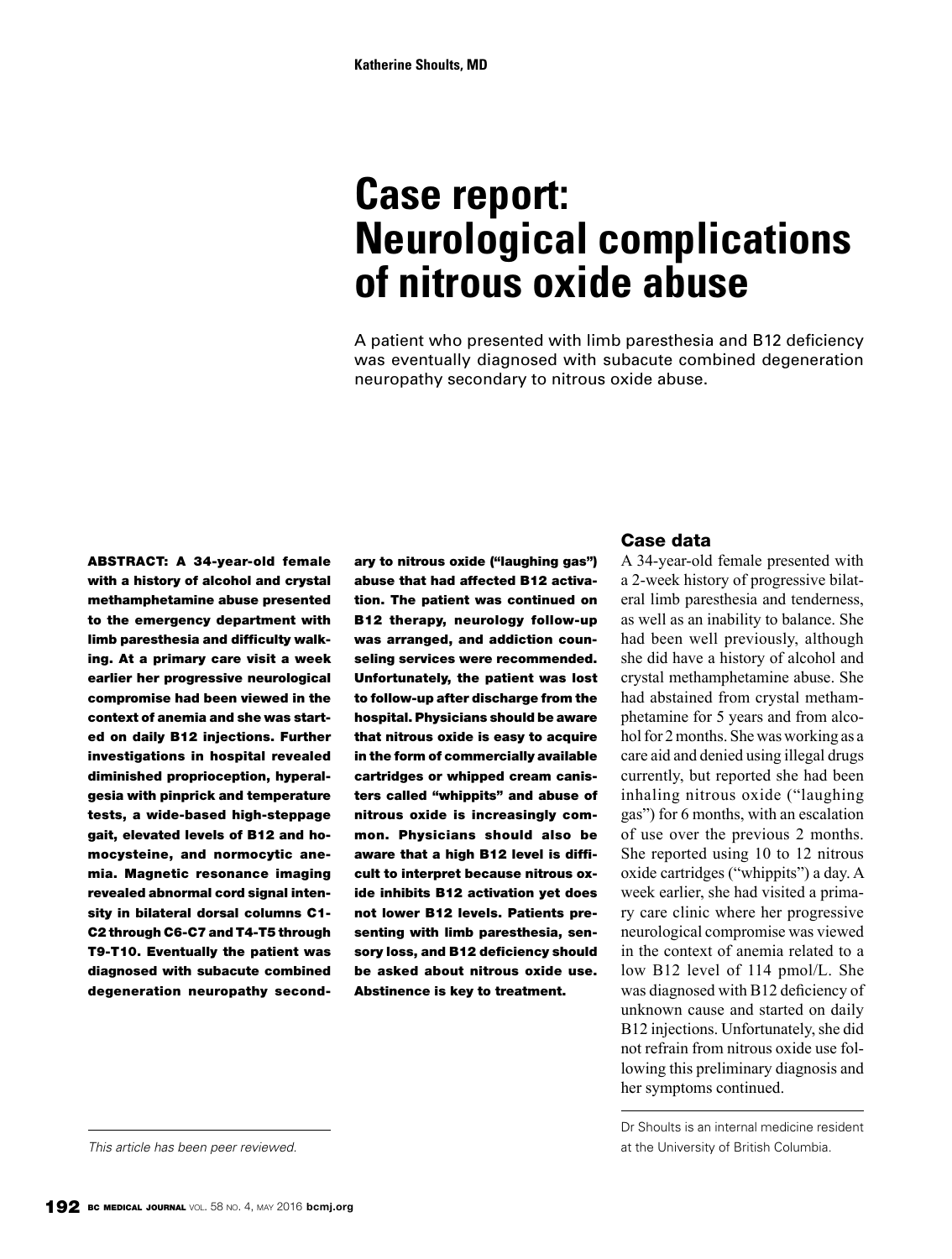In the emergency department her physical examination revealed diminished proprioception, diminished vibration perception, and diminished light touch perception in the hands and lower limbs, with sensory loss in a glove and stocking pattern. She had hyperalgesia with pinprick and temperature tests. She had extensor plantar reflex responses bilaterally and a wide-based high-steppage gait. Her Romberg test result was positive. Her motor strength, reflexes, and cranial nerve findings were normal.

The patient's blood work revealed an elevated B12 level of 1069 pmol/L (normal range 150 to 600 pmol/L) and an elevated homocysteine level of 14.5 µmol/L (normal range less than 12.9 µmol/L). Methylmalonic acid levels were not measured. A normocytic anemia was also identified, with normal iron and ferritin levels but a low transferrin saturation and a red cell distribution width (RDW) in the upper range of normal (14.4%). Test results for infectious diseases considered in the differential diagnosis, including HIV, hepatitis, and syphilis, were negative. Autoimmune conditions and demyelinating conditions were also considered. Guillain-Barré and multiple sclerosis were excluded based on history, physical examination, and imaging. Magnetic resonance imaging revealed abnormal cord signal intensity in bilateral dorsal columns C1-C2 through C6-C7 and T4-T5 through T9-T10 consistent with subacute degeneration (**Figure**).

The patient was eventually diagnosed with subacute combined degeneration neuropathy secondary to nitrous oxide abuse that interfered with B12 utilization. Subacute combined degeneration refers to involvement of both the posterior columns and the lateral corticospinal tract. The MRI results highlighted the involvement of the posterior columns and the up-going toes found on physical examination suggested corticospinal tract involvement, despite normal motor and reflex findings. Although there were also clinical findings of a peripheral neuropathy in association with the patient's spinal cord disease, nerve conduction studies and electromyography were not done to confirm this.

Common causes of B12 deficiency were considered—malabsorption, pernicious anemia, and nutritional deficiency—in order to explain the patient's initially low B12 levels. Malabsorption was determined to be unlikely given the patient's lack of GI symptoms. Pernicious anemia is rare but could not be ruled out in this case in the absence of the Schilling test. Nutritional deficiency was identified as a likely contributor, given the patient's iron deficiency and history of alcohol abuse.

The patient continued on daily 1000-µg B12 injections for a total of 10 days and then transitioned to weekly injections for 2 months. A plan was made to transition to monthly injections depending on clinical response, and neurology follow-up was arranged. The patient was counseled on the importance of abstaining from nitrous oxide and provided with information on addiction services in the community. Unfortunately, the patient was lost to follow-up after discharge from the hospital.

## **Discussion**

Nitrous oxide use can result in a subacute combined degeneration of the spinal cord and a peripheral neuropathy by converting B12 from an active monovalent to an inactive bivalent. Active B12 is a coenzyme for methionine synthase, which plays a crucial role in the generation of methyl groups for the synthesis of several products, including DNA, RNA, and myelin.<sup>1</sup> Clinically, this inactivation



Figure. **T2-weighted MRI scan of the C4-C5 spine reveals signal hyperintensity in the dorsal columns (arrow).** 

can present with a megaloblastic anemia and subacute combined degeneration syndrome similar to that seen in pernicious anemia. Serum B12 levels may be low, normal, or high, depending on the extent of nitrous oxide abuse and B12 supplementation. This case highlights the fact that a high B12 level is difficult to interpret because nitrous oxide inhibits B12 activation yet does not reduce B12 levels. Inactive B12 will cause homocysteine to be elevated because it is a substrate for methionine synthase in the production of methionine. Methylmalonic acid is also a precursor and can likewise be elevated.

Postoperative subacute combined degeneration and peripheral neuropathy in susceptible patients treated with nitrous oxide anesthesia have been reported in the literature for over 2 decades. For example, Holloway and colleagues described neurological deterioration after nitrous oxide anesthesia in 1990.<sup>2</sup> Multiple cases since have described patients with subclinical B12 deficiency for reasons such as pernicious anemia, irritable bowel disease, or dietary restrictions who experience neurological symptoms immediately following surgery until about 2 months after surgery. In these cases, duration of nitrous oxide exposure (40% to 66% concentrations)